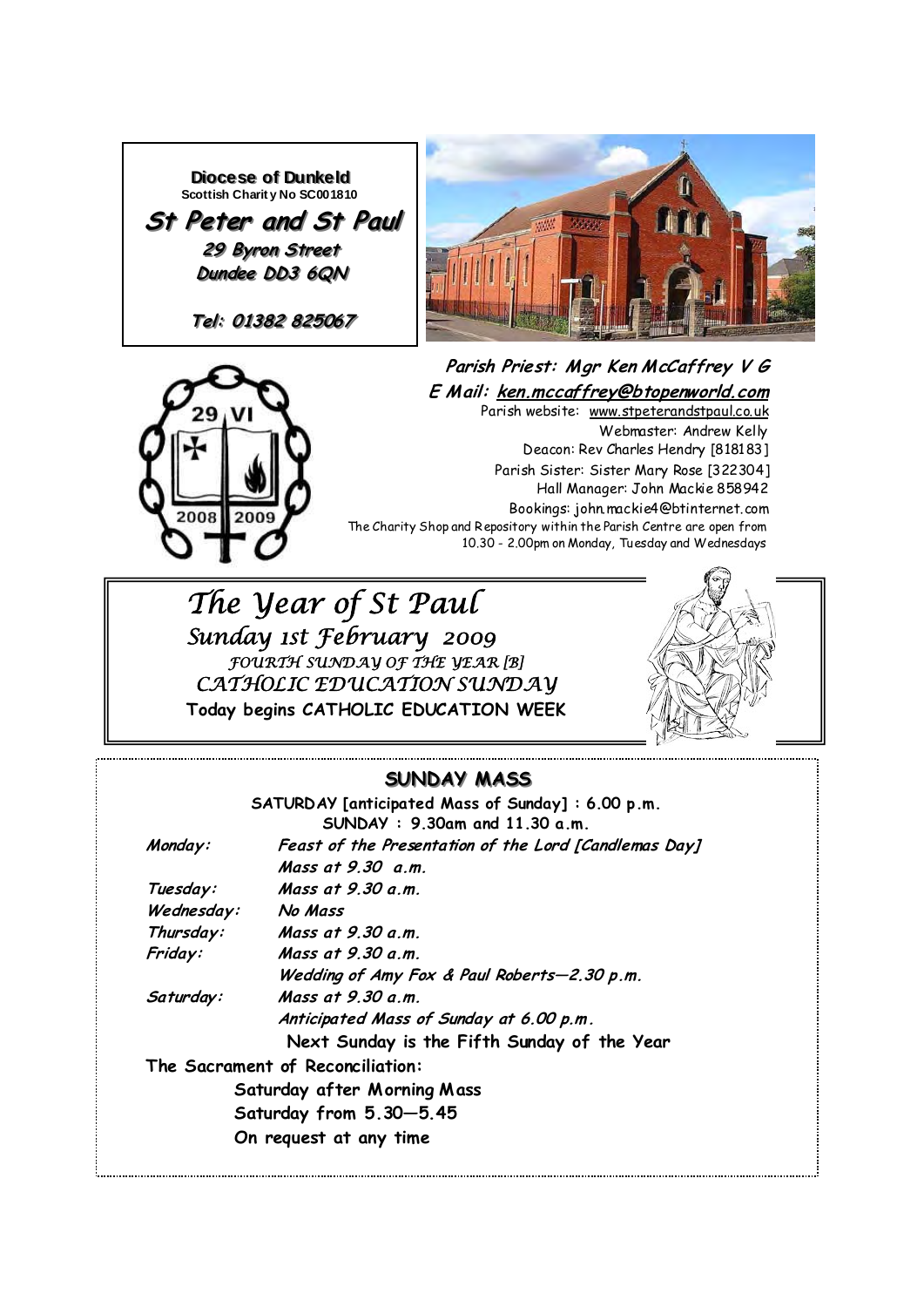*Last Sunday's Collection was £830.86 Many thanks for your generosity.*

*Today, there will be a SECOND COLLECTION for the work of Catholic Education.*

#### *PARISH CENTRE*

**The Parish Centre & Charit y Shop is no w open—Mondays, Tuesdays & W ednesdays** 

**SACRAMENTAL PREPARATION**  *First Reconciliation will be celebrated with the children fr om pri mary 4 on Thursday 12th February at 1.30 p.m., in the Church. The Rite of Enrol ment for the Sacraments of Confir mation and Eucharist will take place on Sunday 1st March - First Sunday in Lent, with Confir mation on Wednesday 13th May and First Communi ons on Sunday 31st May at 11.30 Mass - Pentecost Sunday.* 

MASS TIME CHANGE; From Sunday 1st March [First Sunday in Lent] the 11.30 a.m. Mass will begin at 11.00 a.m. Please note this change





World Day of Prayer for the Sick Feast of Our Lady of Lourdes

#### MASS FOR THE SICK Wednesday 11th February St Mary's, Lochee 7.00 p.m.

The Annual Diocesan Pilgrimage to Lourdes, led by Bishop Logan will be from 20th 27th July 2009, flying direct from Edinburgh. Details and Forms are in the Sacristy or can be obtained from Mancunia travel—www.mancunia.com or e mail at office184@mancunia.com

# NOVENA TO OUR LADY ON SATURDAYS

after Morning Mass on Saturdays.

#### EUCHARISTIC ADORATION Eucharistic Adoration will begin again this Wednesday 4th February

*CHILDREN'S LITURGY OF THE WORD The Children's Liturgy of the Word will continue at 11.30 a.m. Mass.* 

Please pray for: **Lia Sterpaio,** recently deceased; for **Sr Mary Agnes, Anna Kierans, Alex Rollo, John McKinlay, James Ness, Margaret McGarvey, Ke vin M cGar vey & Bernadette Chapman,** whose anniversaries occur at this time; and for all w ho are in hospital [*Davina Black, Sam McGregor & Gloria Thomson*].

Fr Krzysztof Frost [Fr Chris], one of the Pallotine Fathers presently in St Francis, will come to live here in St Peter & St Paul's this week until the end of July, to gain more experience of parish life in Scotland and to visit our own school and St John's and to develop his already good command of our English language. I know we will all give him a warm Scottish welcome.

#### CATHOLIC PAPERS

Our Catholic Paper are on sale at the back of the Church. Please note that the Scottish Catholic Observer is now priced at 90p. This week there is a special supplement to mark CATHOLIC EDUCATION WEEK,

#### DUNKELD DIOCESAN DIRECTORY

The Dunkeld Directory for 2009 is now on sale at the back of the Church, price £2.50

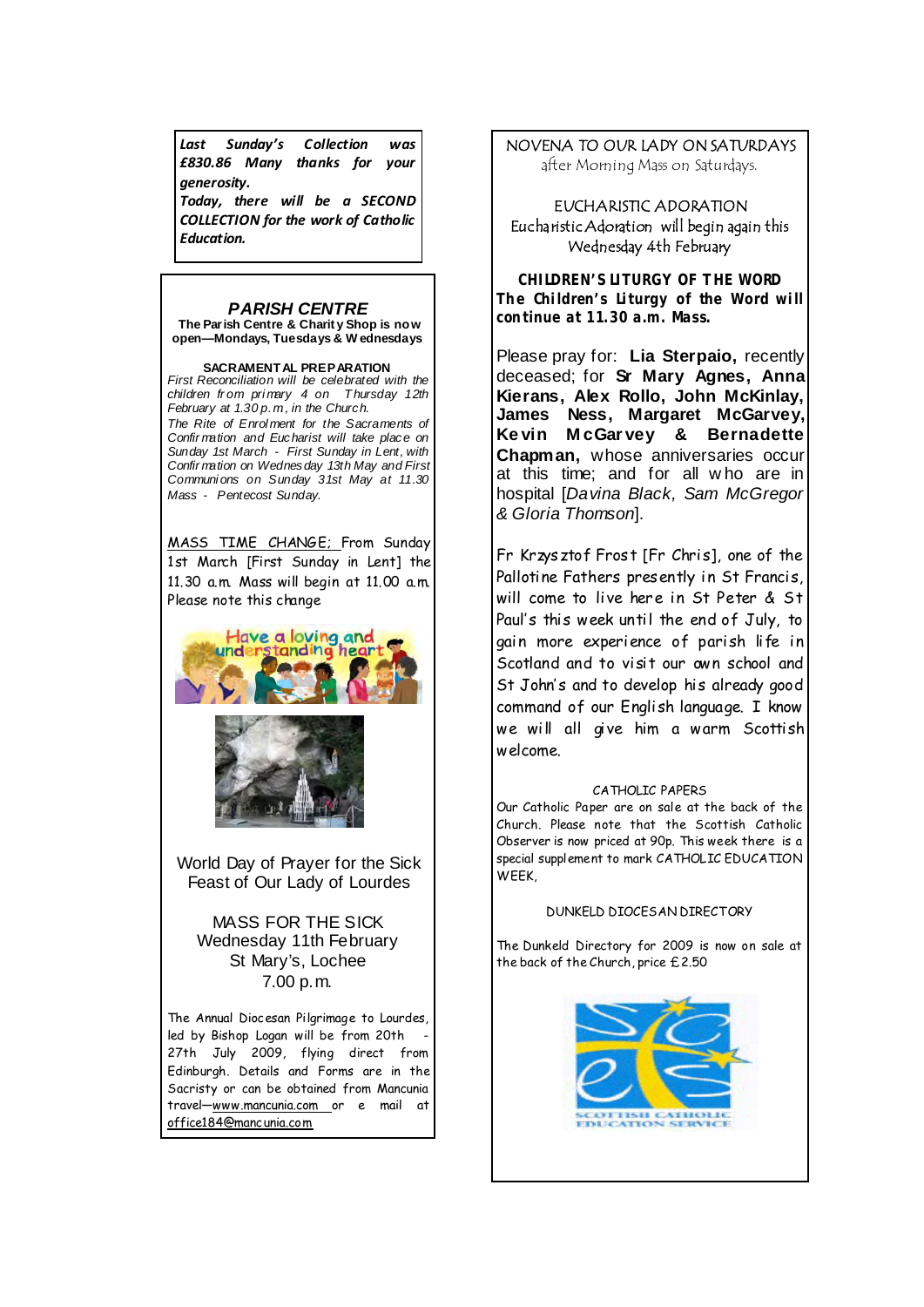

*CATHOLIC EDUCATION WEEK*

The theme this yearis

*'BRINGING VALUES TO LIFE'.*

Visit the Scottish Catholic Education Website for more details: www.sces.uk.com There will be a SECOND COLLECTION next Sunday for the work of Catholic Education in Scotland



**The mission of the Catholic school is to develop as a community of faith and learning, providing the highest quality of education, and offering formation through the promotion of Gospel values, through celebration and worship, and through service to the common good.** 



**EXCELLER** 

**ALUES FOR LIFE** 

**TEMPERANCI** 

**NGES** 

HOPE